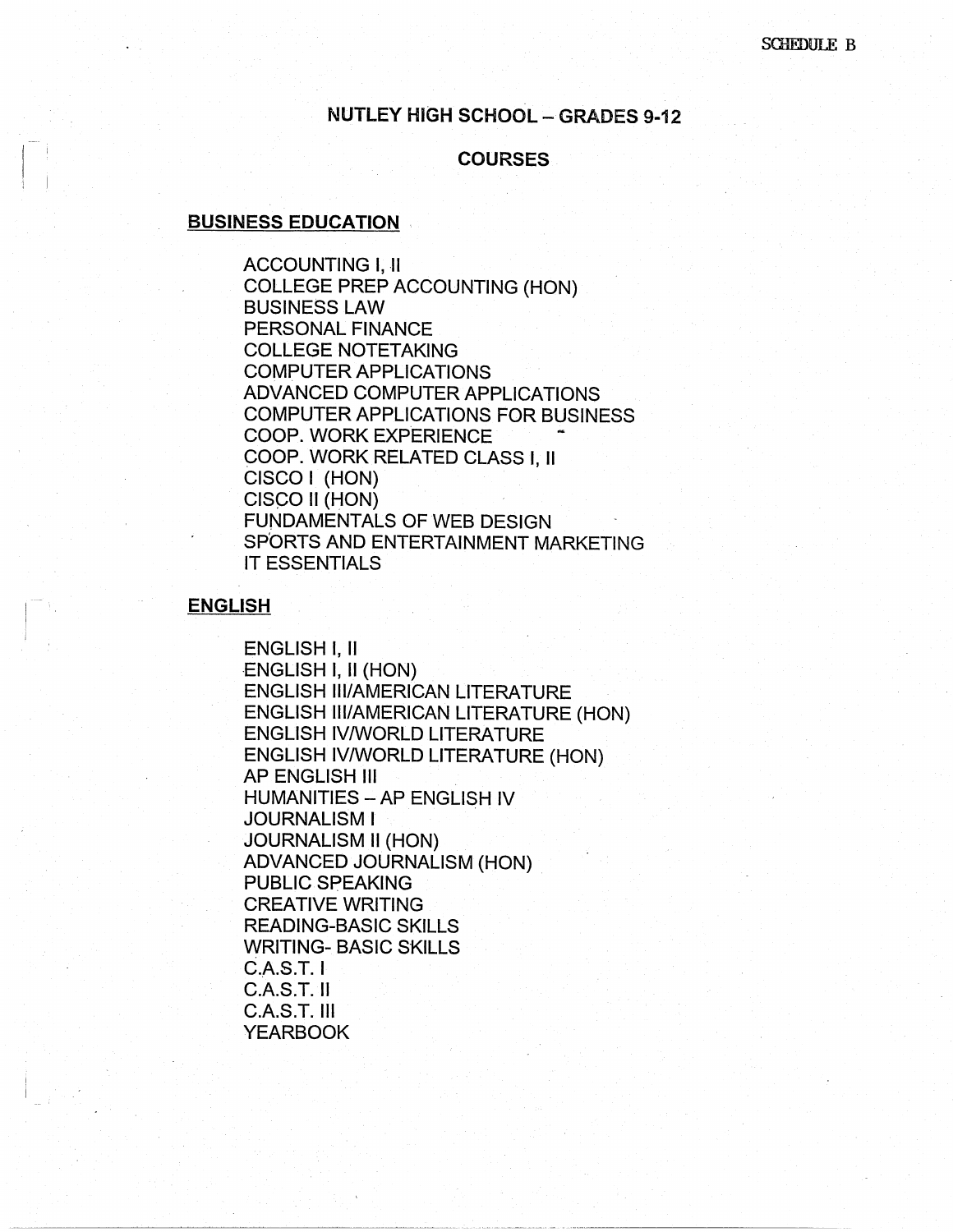# **MATHEMATICS**

PRE-ALGEBRA TRANSITION MATH INTEGRATED MATH ALGEBRA I, II BASIC ALGEBRA I, II PLANE GEOMETRY BASIC GEOMETRY SELECTED TOPICS IN MATHEMATICS TRIGONOMETRY/PROBABILITY/STATISTICS **PRECALCULUS** ACCELERATED ALGEBRA II (HON) ACCELERATED GEOMETRY (HON) ADVANCED MATHEMATICS (HON) AP CALCULUS CALCULUS (HON) MATHEMATICS-BASIC SKILLS AP STATISTICS

**MUSIC** 

CONCERT BAND CHORALETTES INTRODUCTION TO VOCAL MUSIC MUSIC FUNDAMENTALS I, II **ORCHESTRA OCTETS** HISTORY AND APRECIATION OF MUSIC JAZZ ENSEMBLE CONCERT CHOIR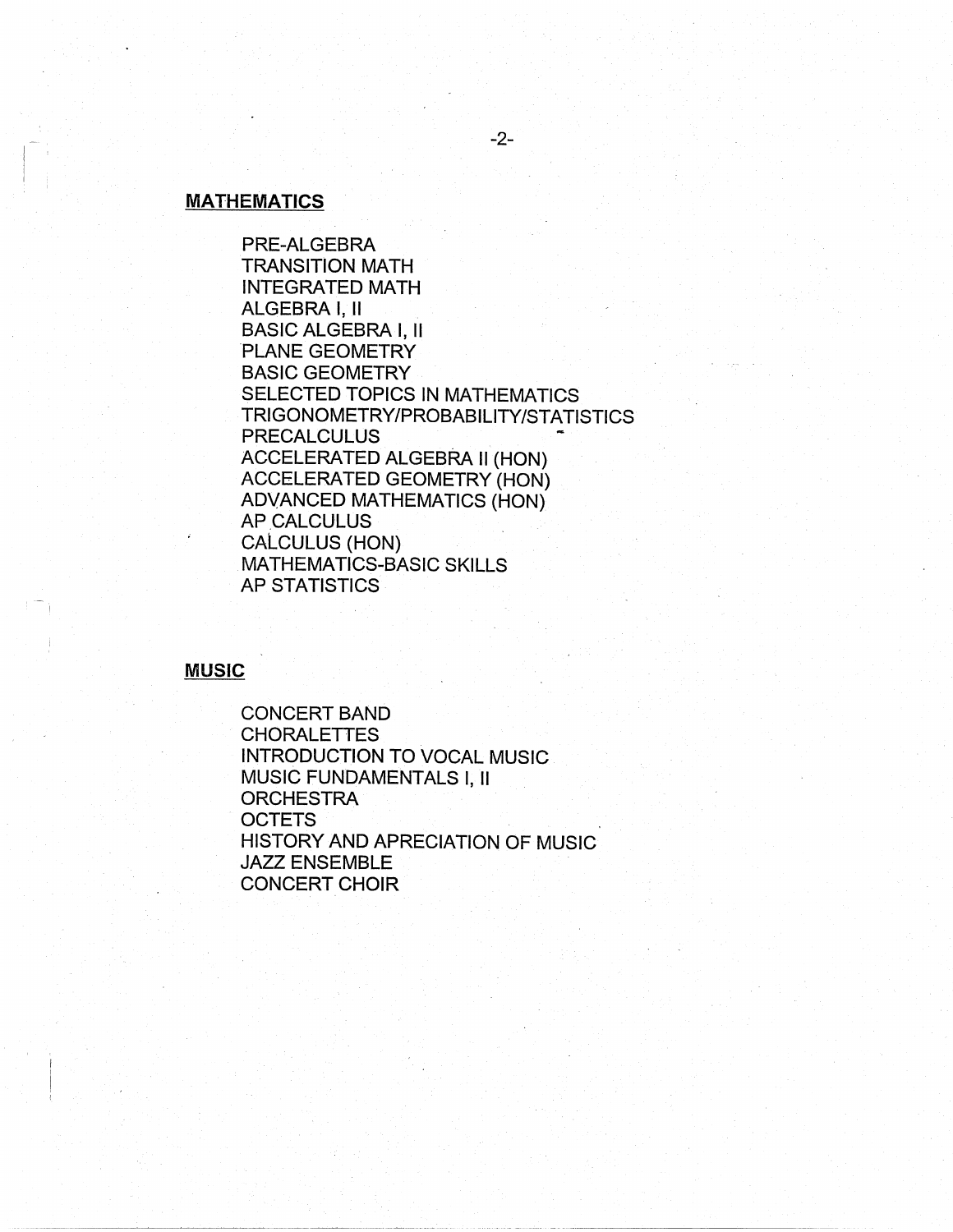# **FINE/INDUSTRIAL ARTS**

ART I, II ADVANCED ART PRACTICAL ELECTRICITY **ELECTRONICS** ADVANCED ELECTRONICS MECHANICAL DRAWING I MECHANICAL DRAWING II (Residential Architectural Design) MECHANICAL DRAWING Ill (Civil Architectural Design) MECHANICAL DRAWING IV (Senior Architectural Design) METALS I (Metalworking) METALS II (Metal Fabrication) METALS 111 (Advanced Metals) WOODS I (Woodworking) WOODS II (Furniture Fabrication) WOODS Ill (Carpentry) PHOTOGRAPHY CULINARY ARTS ADVANCED CULINARY ARTS

#### **WORLD LANGUAGES**

FRENCH I, 11, Ill FRENCH IV & V (HON) AP FRENCH V ITALIAN I, 11, Ill ITALIAN IV & V (HON) SPANICH (CLC) SPANISH I, 11, Ill SPANISH IV & V (HON) **AP SPANISH V** LATIN I, II, Ill LATIN IV (HON) APLATINV ENGLISH AS A SECOND LANGUAGE I, 11, Ill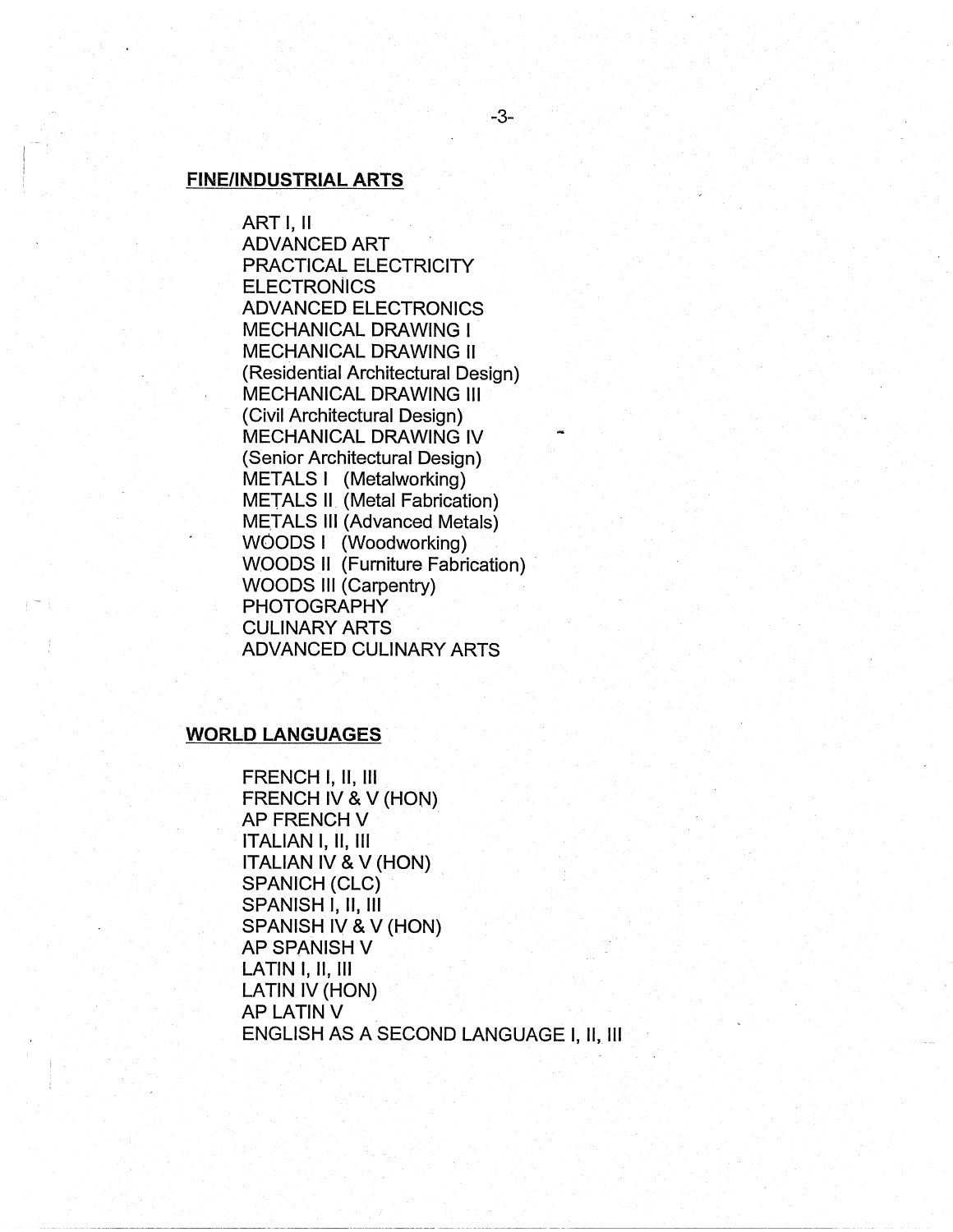#### **SCIENCE**

EARTH/SPACE SCIENCE ENVIRONMENTAL SCIENCE COLLEGE BIOLOGY ACCELERATED BIOLOGY (HON) INTRODUCTION TO PHYSICAL SCIENCE (IPS) BIOLOGY FORLIVING CHEMISTRY (HON) COLLEGE CHEMISTRY **MICROBIOLOGY PHYSICS** HUMAN PHYSIOLOGY HUMAN PHYSIOLOGY (HON}' AP BIOLOGY AP CHEMISTRY AP PHYSICS/AP PHYSICS (C) AP ENVIRONMENTAL SCIENCE HEALTH DYNAMICS PHYSICS HONORS

# **SOCIAL STUDIES**

EUROPEAN HISTORY RUSSIAN/EAST ASIAN HISTORY (HON) WORLD CULTURES WORLD CULTURES (HON) UNITED STATES HISTORY I UNITED STATES HISTORY I (HON) UNITED STATES HISTORY II UNITED STATES HISTORY II (HON) SOCIOLOGY AP GOVERNMENT AND POLITICS AP UNITED STATES HISTORY MACRO ECONOMICS AP ECONOMICS MACRO ARCHAEOLOGY OF ANCIENT WORLD

#### **PHYSICAL EDUCATION**

PHYSICAL EDUCATION I, II, III, IV HEALTH I, II, 111, IV

Dated: May 3, 2004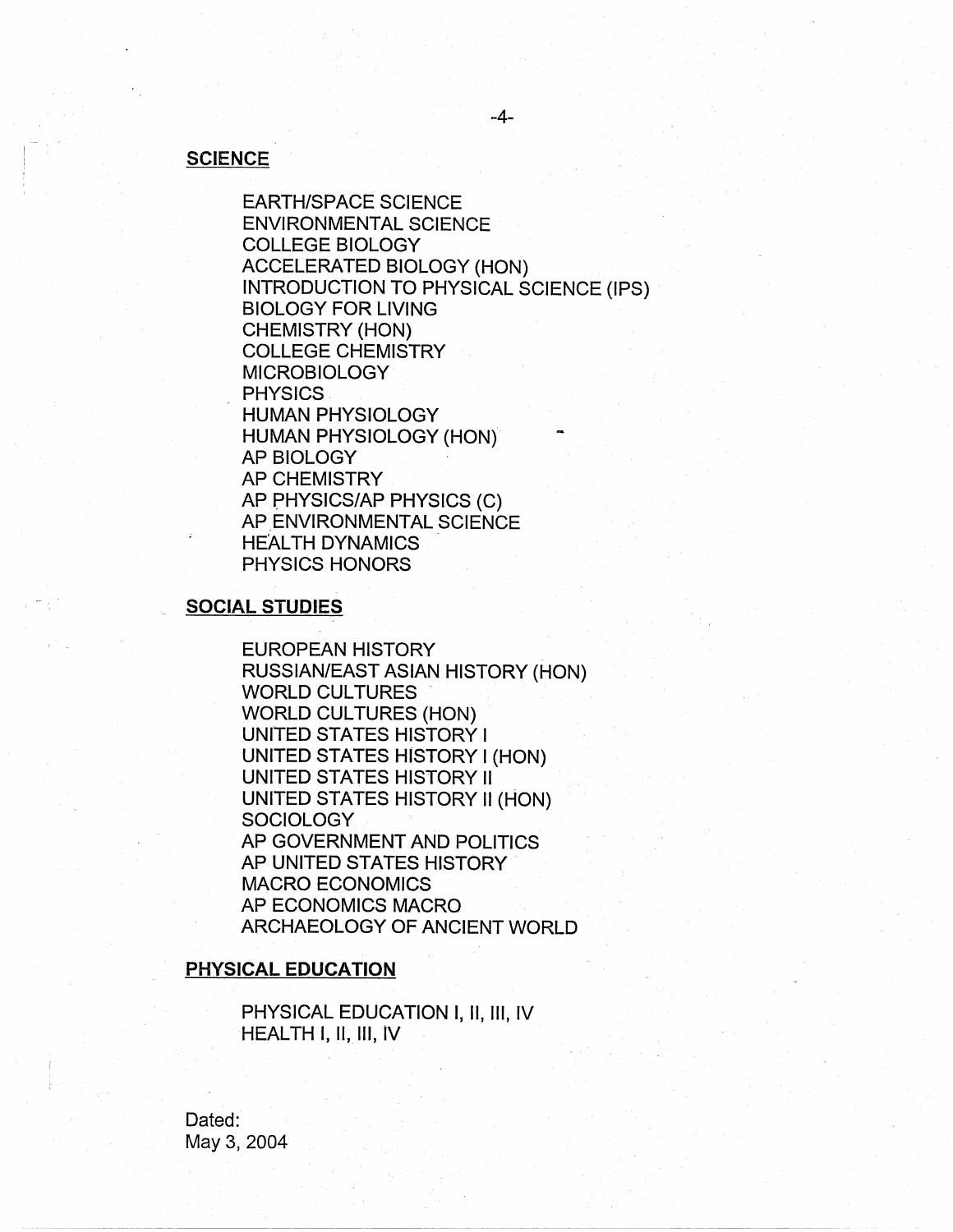## **FRANKLIN SCHOOL**

# . **GRADE 7 CURRICULUM**

ENGLISH AS A SECOND LANGUAGE ENGLISH ENGLISH VECTOR ENGLISH (IC) ENGLISH (INC)  $ENGLISH-SLD$ WILSON READING - SLD COMPUTER & WRITING · SOCIAL STUDIES SOCIAL STUDIES VECTOR SOCIAL STUDIES (INC) SOCIAL STUDIES - SLD ALGEBRA! MATHEMATICS VECTOR MATHEMATICS 2, 3, 4 MATHEMATICS 3 (INC) MATHEMATICS - SLD **SCIENCE** SCIENCE VECTOR SCIENCE (INC) SCIENCE - SLD SPANISH IA FRENCH IA LATIN IA ITALIAN IA CHORALE CONCERT CHOIR **DEBONAIRES** BAND **ORCHESTRA** INSTRUMENTAL MUSIC LANGUAGE ARTS LITERATURE/WRITING BASIC SKILLS READING/WRITING BASIC SKILLS MATHEMATICS RESOURCE CENTER SUPPORT PRACTICAL ARTS ART<sub>7</sub> GENERAL MUSIC 7 KEY TYPING 7 COMPUTER APPLICATION 7 FINE ARTS PHYSICAL EDUCATION HEALTH LIFE CENTER CAREER EDUCATION

Dated: May 3, 2004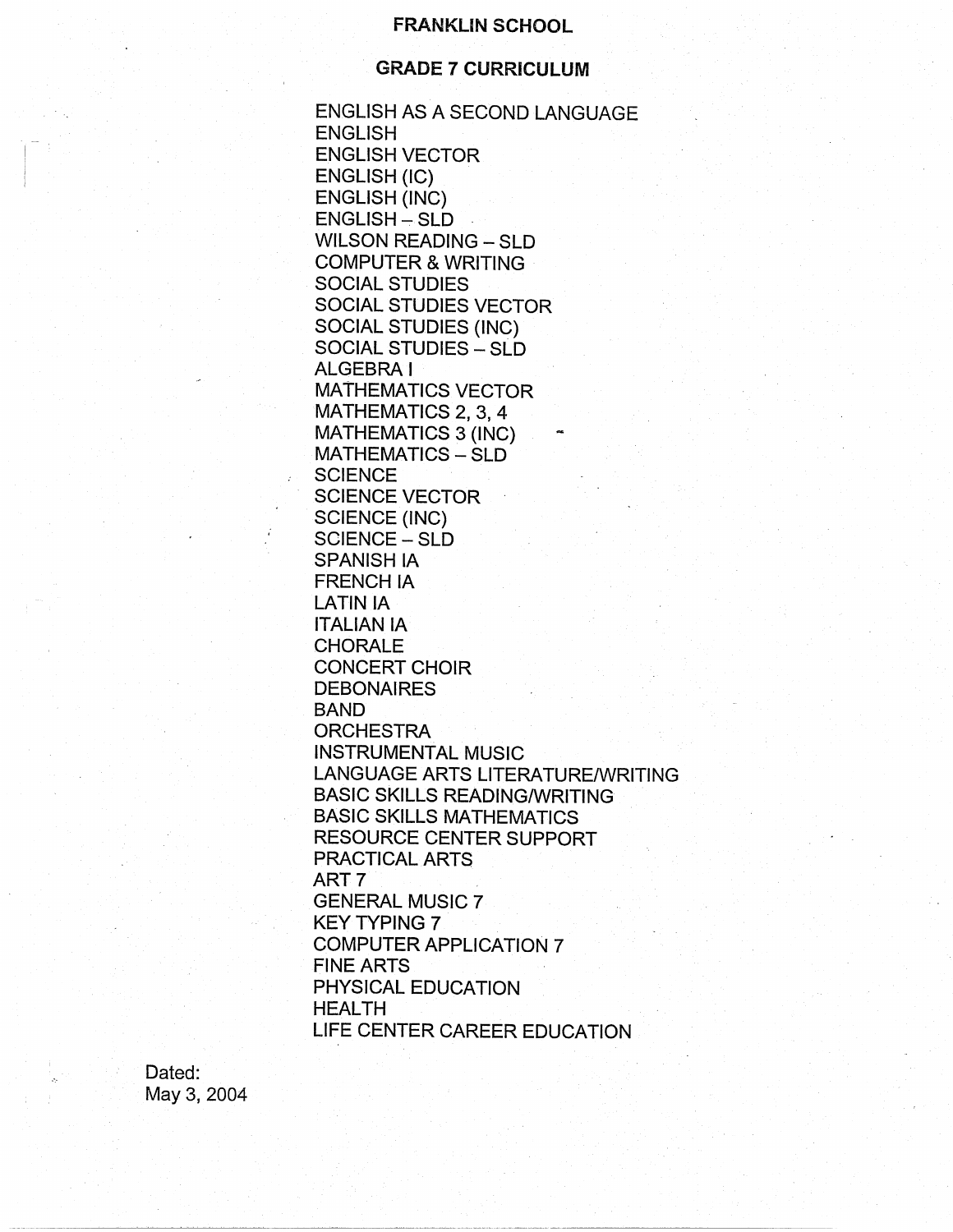#### **FRANKLIN SCHOOL**

# **GRADE 8 CURRICULUM**

ENGLISH AS A SECOND LANGUAGE **ENGLISH** ENGLISH VECTOR ENGLISH (IC) ENGLISH (INC) ENGLISH - SLD WILSON READING - SLD COMPUTER & WRITING SOCIAL STUDIES SOCIAL STUDIES VECTOR SOCIAL STUDIES (INC) SOCIAL STUDIES - SLD ALGEBRA! ACCELERATED GEOMETRY MATHEMATICS 2, 3, 4 MATHEMATICS 3 (INC) MATHEMATICS - SLD **SCIENCE** SCIENCE VECTOR SCIENCE (INC) SCIENCE - SLD SPANISH IB FRENCH IB **ITALIAN IB** LATIN IB LITERATURE/MEDIA CONNECTIONS CHORALE CONCERT CHOIR **DEBONAIRES** BAND **ORCHESTRA** INSTRUMENTAL MUSIC . BASIC SKILLS READING/WRITING BASIC SKILLS MATHEMATICS RESOURCE ROOM SUPPORT KEYBOARDING/WORD PROCESSING COMPUTER WRITING/CONSUMER MATH - SLD LIFE SKILLS VISUAL ARTS COMPREHENSION STRATEGIES/WRITING ADVANCED ART CREATIVE ARTS PHYSICAL EDUCATION HEALTH LIFE CENTER CAREER EDUCATION

Dated: May 3, 2004